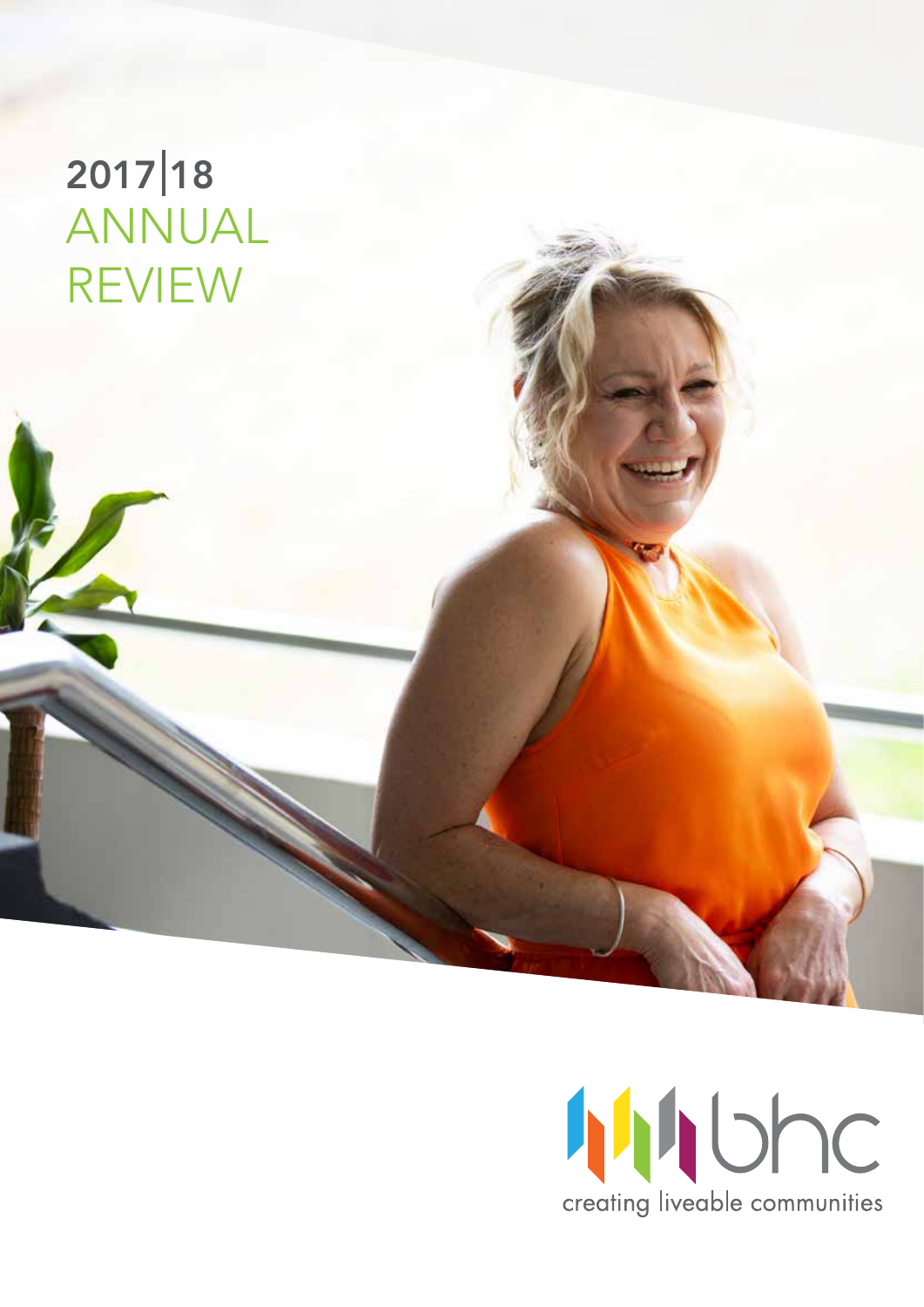It is my pleasure to present to you BHC's Annual Report for 2017/18. This has been a pivotal year for BHC in many ways, as we have welcomed Stuart Lummis to the group as Chief Executive Officer, heralding a new phase for the company and a renewed vision for the future.

We are also proud to have brought new parts of our corporate strategy to life this year, with the launch of our social purpose real estate business, Elevate Residential, offering Brisbane's landlords the opportunity to use their property management fees to create social impact. Further, we are extremely pleased with the progress toward the delivery of our second purposebuilt seniors' development in partnership with the Department of Housing and Public Works, located in Springwood, and our groundbreaking affordable retirement living development, Arbor Sherwood. We look forward to sharing more with you about these innovative projects over the coming year.

BHC's partners in government, in the community and across the sector have always been critical to us being able to achieve our vision of "creating homes, empowering lives and enabling transformation". This annual review highlights the achievements of some of these important partnerships. We thank all of our partners for their ongoing commitment to improving the lives of Queenslanders in need and we look forward to creating more positive impact during the 2018/19 year.

Eloise Atkisnon Independent Chair



It's been an honour to join an organisation with such a strong history and a commitment to provide people in need with safe, quality affordable homes.

During my first few months at BHC, my top priority was visiting each property in our diverse and extensive portfolio and meeting our residents face to face. I have had the privilege of connecting with these residents, listening to their personal stories and hearing about their hopes for the future. Seeing firsthand the powerful impact BHC has made on these communities makes me proud to lead our organisation and support our future endeavours.

Engaging with our stakeholders has been a significant focus throughout this year. BHC has worked with a wide range of partners to achieve outcomes for Queenslanders needing housing. This past year we have undertaken joint initiatives with community housing partners Jacaranda Housing, Coast to Bay and Communify, alongside community support agencies including the Community Living Association, Lady Musgrave Trust, Second Chance Foundation, and BlueCare. We are continuing to reengage and refresh our relationships with our founding shareholders and key partners, the Queensland

State Government and Brisbane City Council, to ensure affordable housing remains firmly on the agenda for government at all levels.

Built under the Elderly Parent Carer Innovation Initiative (EPCII) and in partnership with the Department of Communities, Child Safety and Disability Services and the Department of Housing and Public Works, I am pleased to announce the completion of our building at 101 Glenalva Tce, Enoggera. See Page 3 for more about this new development and meet one of our excited tenants preparing to move in.

I look forward to the next 12 months, with two significant developments due for completion in 2019. I'm thrilled to continue to strive to meet our 10 year strategic goal of delivering 3000 homes for Queenslanders by 2026.

Thank you and I hope you enjoy this report.

Stuart Lummis Chief Executive Officer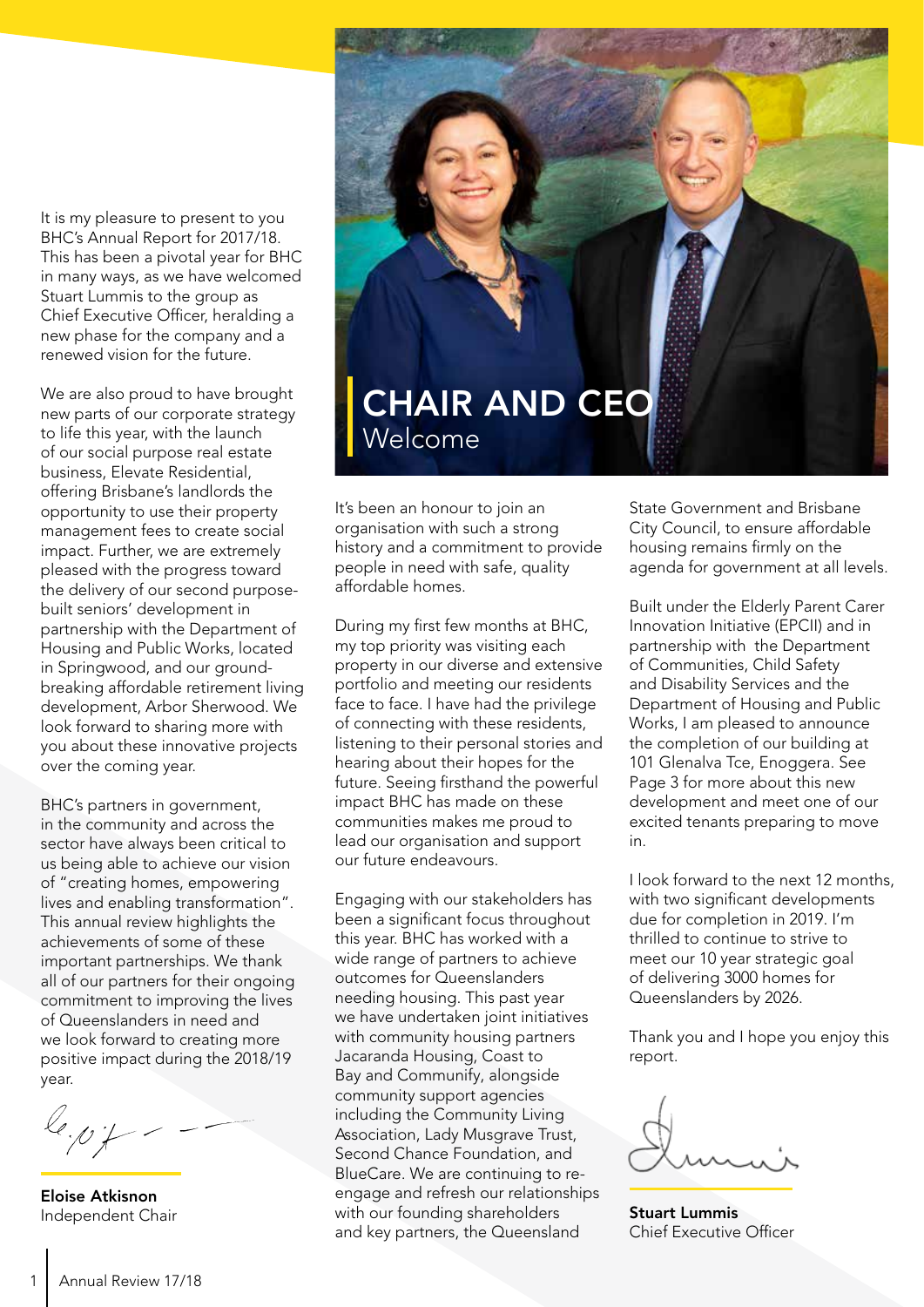### We love OUR COMMUNITY PARTNERS

BHC has formal and informal relationships with over 50 support organisations and community partners throughout Brisbane. These organisations deliver essential services and activities which assist our tenants in sustaining their tenancies. We work closely with these dedicated organisations to achieve our vision of Creating Homes, Empowering Lives and Enabling Transformation.



Communify Qld is a BHC Community Shareholder and this year they are celebrating their 40<sup>th</sup> birthday as one of Brisbane's most respected and beloved community service providers. Over the past 16 years our relationship with Communify Qld has gone from strength to strength, based on a shared commitment to supporting some of Brisbane's most disadvantaged individuals.

"WE ARE VERY EXCITED TO BE WORKING ALONGSIDE BHC WITH THEIR NEW ENOGGERA DEVELOPMENT. HAVING THE OPPORTUNITY TO ASSIST TENANTS AND THEIR FAMILIES TO TRANSITION INTO INDEPENDENT LIVING - THIS IS A VERY SPECIAL AND UNIQUE OPPORTUNITY"

- Karen Dare, CEO, Communify

#### **GLENALVA TCE. ENOGGERA**

BHC has engaged Communify Qld as a key partner for our upcoming development at 101 Glenalva Terrace, Enoggera. Our shared vision is to provide the necessary ingredients to develop an intentional community for the residents at this property.

#### **SPECTRUM** APARTMENTS, **LUTWYCHE**

In 2017, Communify Qld purchased 7 new onebedroom units at BHC's Spectrum Apartments. This purchase gave Communify the opportunity to divest older properties and aquire brand new, purpose built accommodation for their clients.

#### THE EXCHANGE, KELVIN GROVE

Communify delivers a number of vital services and activities from our community hub venue, The Exchange, located in Kelvin Grove Urban Village. Popular services include art classes, English lessons, computer tutoring and Jobs Club.

#### PROPERTY MANAGEMENT **SERVICES**

Communify contracts BHC as the property manager for their properties at Spectrum Apartments and other properties throughout Brisbane. Together, BHC and Communify work closely to ensure residents are supported to sustain their tenancies.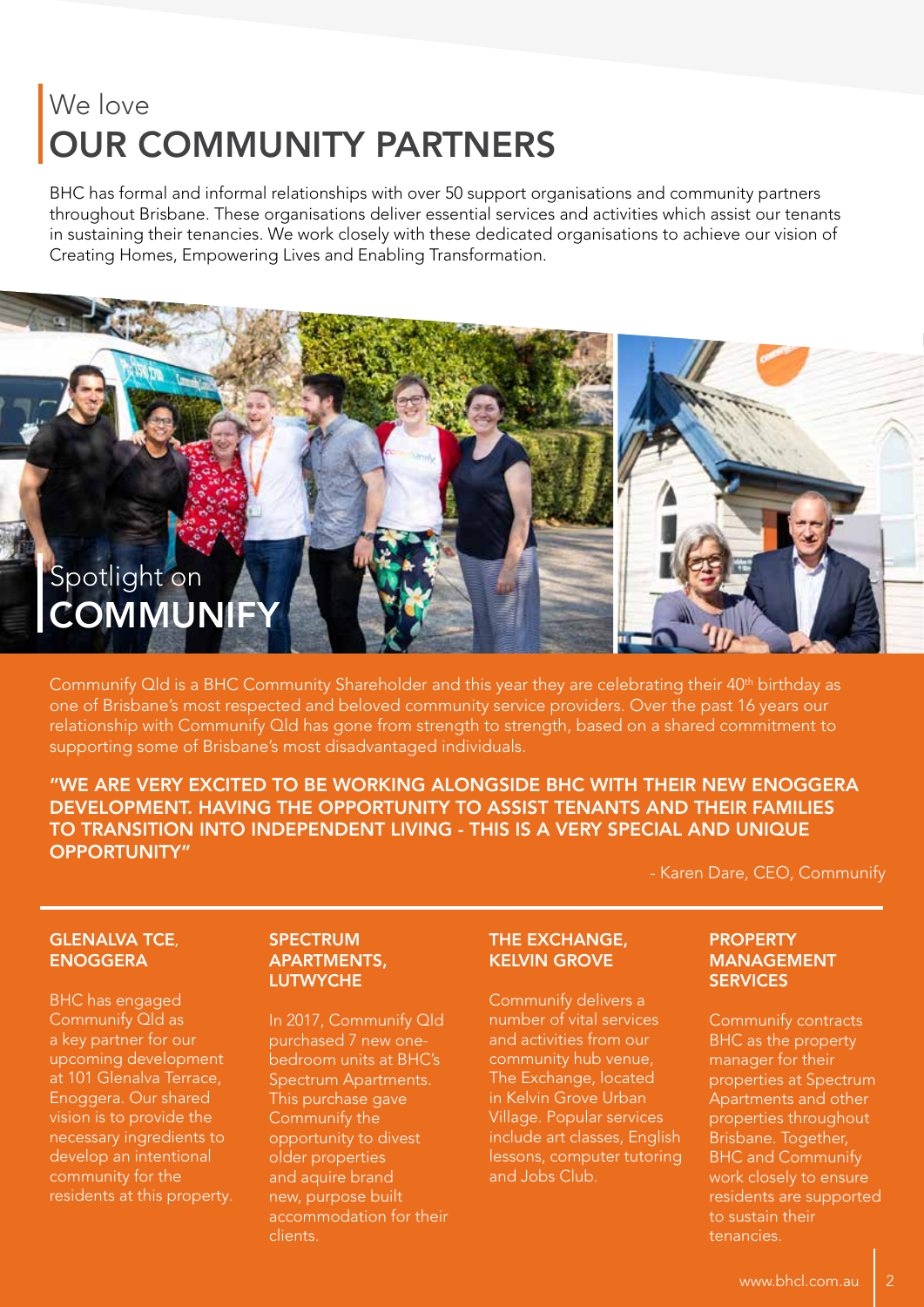

## GETTING NDIS READY

On July 1, 2018 the National Disability Insurance Scheme began its rollout across Brisbane. Accordingly, BHC is engaging with tenants to ensure they are able to access the NDIS and receive the funded supports they are entitled to.

As a registered provider of Specialist Disability Accommodation under the NDIS, BHC is committed to providing great housing outcomes for people living with a disability. In partnership with the Department of Communities, Child Safety and Disability Services and the Department of Housing and Public Works, BHC has developed 10 one-bedroom units of accommodation at Enoggera under the Elderly Parent Carer Innovation Initiative. The units are built to "Gold Liveable Housing Design Standard" and are conveniently located behind the Enoggera Bus and Rail Exchange. Construction was completed during October of this year and successful applicants are looking forward to independent living.

### "I AM LOOKING FORWARD TO LIVING ON MY OWN, IT WILL BE A HUGE CHALLENGE FOR ME"

- Joe

### Joe and Rosemary **MEET**

Joe and his mother Rosemary have lived at their family home in Red Hill for 11 years. Joe lives with cerebral palsy and Rosemary has been his primary and only carer since he was born 37 years ago. Joe's goal is to live independently in his own home, however finding a suitable property to meet his needs has not been possible, until now.

Joe was referred to BHC by Communify and has since been offered a tenancy at our new development in Enoggera. Joe is incredibly excited to be finally moving into his own home. When asked what Joe is looking forward to most, he replied "Freedom". He also said, "I am looking forward to living on my own, it will be a huge challenge for me." Joe can't wait to play video games and invite mum over for dinner at this new place.

Rosemary finds comfort in the fact that her son can now be suitably housed. "I want to make sure that Joe is set up and living independently just in case anything were to happen to me. If I didn't come home one day, what would happen to Joe?"

"There has been nothing for Joe, especially not in housing. Joe can't live in a group home. He doesn't need 24/7 care. He has two computer screens and loves to cook. He has his friends that come over. He needs his own space, his own home. What BHC is doing at Enoggera is quite different."

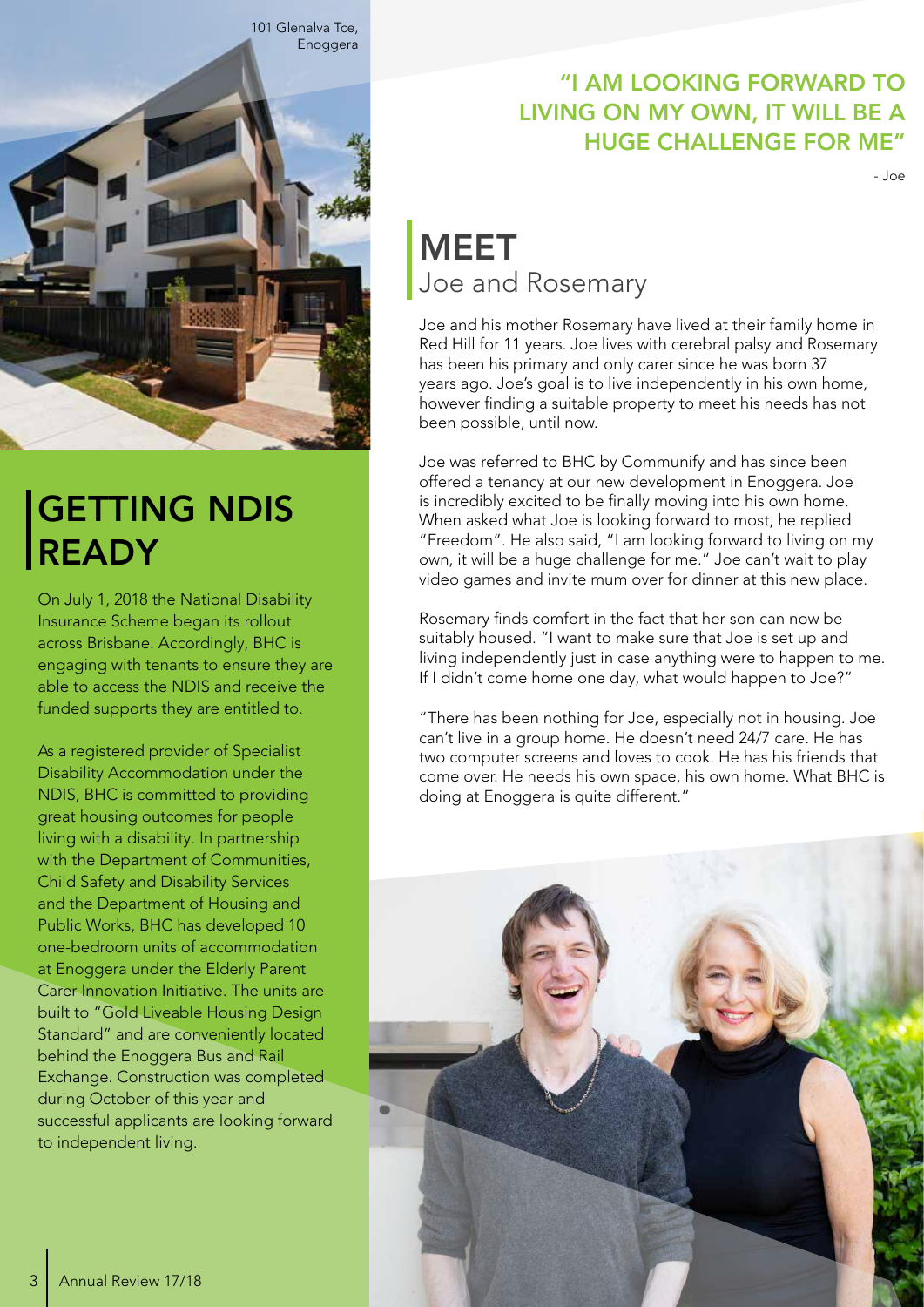### INTRODUCING ELEVATE RESIDENTIAL for exceptional property outcomes

BHC's Strategic Plan 2016/17 identified business diversification and the building of new revenue streams as a key priority area for business growth. BHC continually strives to contribute to improvements to the housing sector, enhancing outcomes for tenants, government, and property providers.

Elevate Residential answers this call. Elevate is a licensed real estate agency new to the Brisbane market offering property owners an ethical property management or sales option, with a genuine service focus. Utilising BHC's expertise in property and tenancy management, Elevate allows property owners to use their properties in a way that achieves social outcomes. All profits generated by Elevate supports BHC's work in providing affordable housing to vulnerable Queenslanders.

Elevate's General Manager and Principal Licensee, Chris Meadmore, is an experienced and successful real estate professional from the private market. Chris joined BHC in early 2018 to launch Elevate Residential and steer its growth in the competitive real estate industry.

"Elevate addresses the property needs of so many - we believe it's a game changer for Brisbane. For

owners who are frustrated with the service they currently receive from their agents, Elevate offers a genuinely personalised approach. We offer sociallyconscious owners the opportunity to contribute to the community through the property management fees they pay. We have real respect for our tenants and want to ensure they are happy and able to sustain successful tenancies. We offer a different kind of real estate experience; where owners and tenants are supporting affordable housing outcomes and helping the push to increase service standards across the industry," he explains.

Paige Browning, New Business Investment Manager, is a highly experienced real estate professional from the private market. Paige agrees the opportunity to help create a new business based on service standards and community outcomes was what she had been waiting for.

"In the property industry it's not often that you get the opportunity to truly make a difference, but Elevate Residential offers that to its staff, its landlords and its tenants. We are excited to grow the business over the next year and are passionate about seeing it deliver for Brisbane landlords and residents."

elevate

LEASED  $-11$ 

Paige Browning 0413 116 367

"ELEVATE ADDRESSES THE PROPERTY NEEDS OF SO MANY WE BELIEVE IT'S A GAME CHANGER FOR BRISBANE.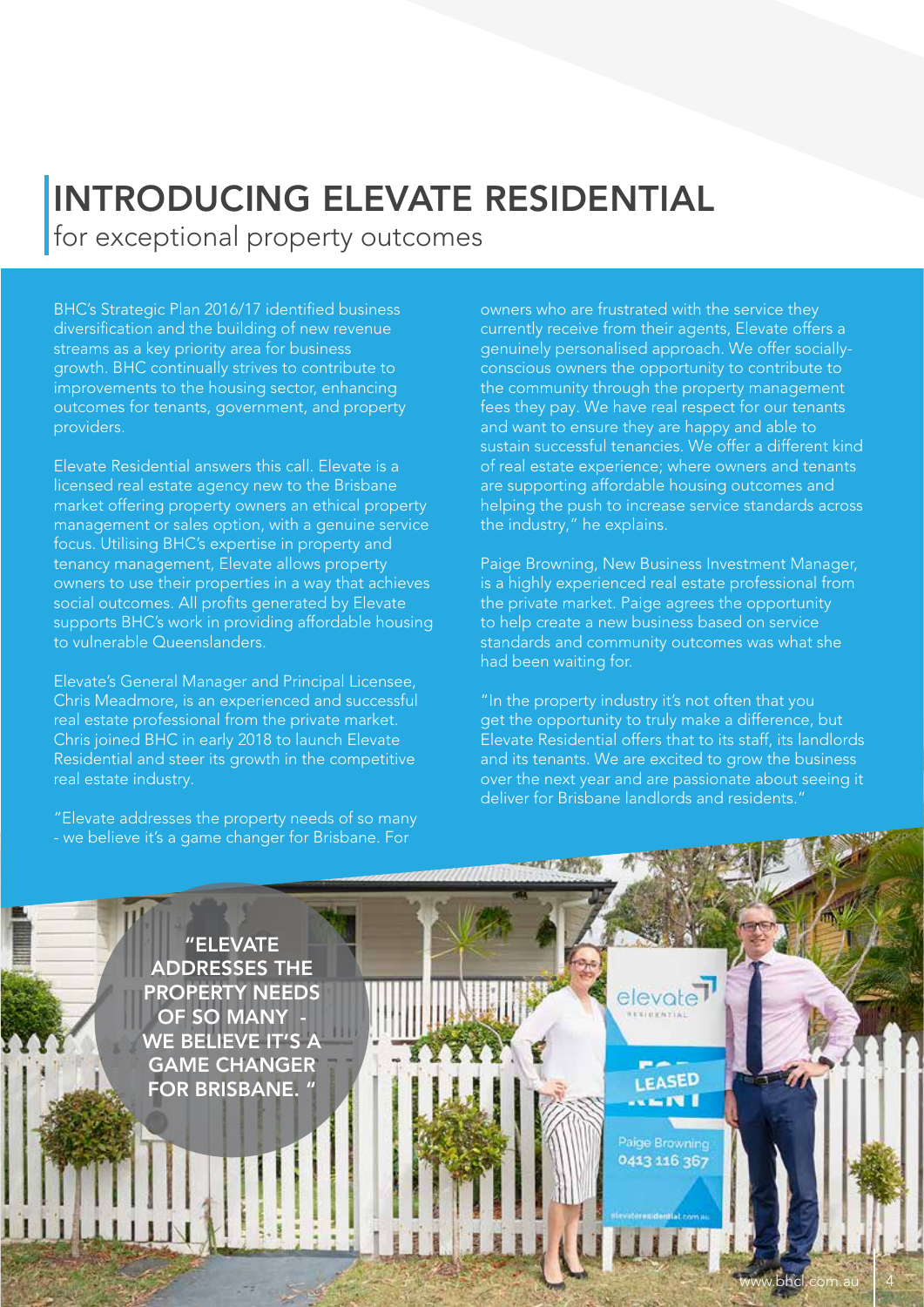# 2017|18 FINANCIAL OPERATIONS SUMMARY

| <b>Summary Statement of Financial</b> | 2017/18        | 2016/17               | 2015/16     |
|---------------------------------------|----------------|-----------------------|-------------|
| <b>Performance</b>                    | '000           | <b>'000</b>           | '000        |
| Revenue                               |                |                       |             |
| Rent                                  | $\mathfrak{L}$ | $\mathfrak{S}$        | \$          |
|                                       | 16,260         | 15,234                | 14,955      |
| Grants                                | \$             | \$                    | \$          |
|                                       | 4,172          | 1,031                 | 4,026       |
| <b>Property Sales</b>                 |                | $\mathbb{S}$<br>3,859 | \$<br>1,220 |
| Other (Bank Interest & Sundry)        | \$             | \$                    | \$          |
|                                       | 1,143          | 1,192                 | 1,462       |
| <b>Total Revenue</b>                  | \$             | 21,316                | \$          |
|                                       | 21,575         | $\mathfrak{S}$        | 21,663      |
| <b>Total Expenses</b>                 | \$             | \$                    | \$          |
|                                       | 19,982         | 23,648                | 20,818      |
| <b>Revaluation of Property Assets</b> | \$             | $\frac{1}{2}$         | \$          |
|                                       | 6,241          | 10,661                | 3,780       |
| Total Comprehensive Income            | \$             | \$                    | \$          |
|                                       | 7,835          | 8,329                 | 4,625       |
| Cash at the end of the Financial Year | $\mathbb{S}$   | 28,137                | \$          |
|                                       | 27,664         | $\mathbb{S}$          | 22,597      |
| <b>Total Assets</b>                   | \$341,486      | \$ 335,088            | \$320,245   |
| <b>Total Liabilities</b>              | \$             | 10,242                | \$          |
|                                       | 8,805          | $\mathbb{S}$          | 3,729       |
| <b>Total Equity</b>                   | \$332,681      | \$324,846             | \$316,516   |

BHC is audited by Grant Thornton Brisbane, 145 Ann Street, Brisbane Qld 4000



#### TOTAL RENTAL INCOME



through the ownership of more than 1,400 units with no debt.

Revenue for 2017/18 was \$21.6 million which was in line with the previous year. Higher government grant revenue during the year offset a reduction in revenue from property sales from the previous year's position. Expenses for 2017/18 were \$19.9 the absence of costs relating to property sales.

During 2017/18 BHC invested over \$5 million in the construction of two new affordable housing developments and pre-construction works on a future affordable housing development for retirees. Over the next financial year BHC will invest an additional \$23 million in these three projects which when completed will add a further 97 units to BHC's portfolio.

BHC's AA- credit rating was reaffirmed by Standard and Poor's during the year. BHC will continue to explore alternative funding options to increase the supply of affordable housing, including potentially accessing long-term funding via the National Housing and Finance Investment Corporation's (NHFIC) new bond aggregator and also utilising BHC's existing debt facility with Westpac.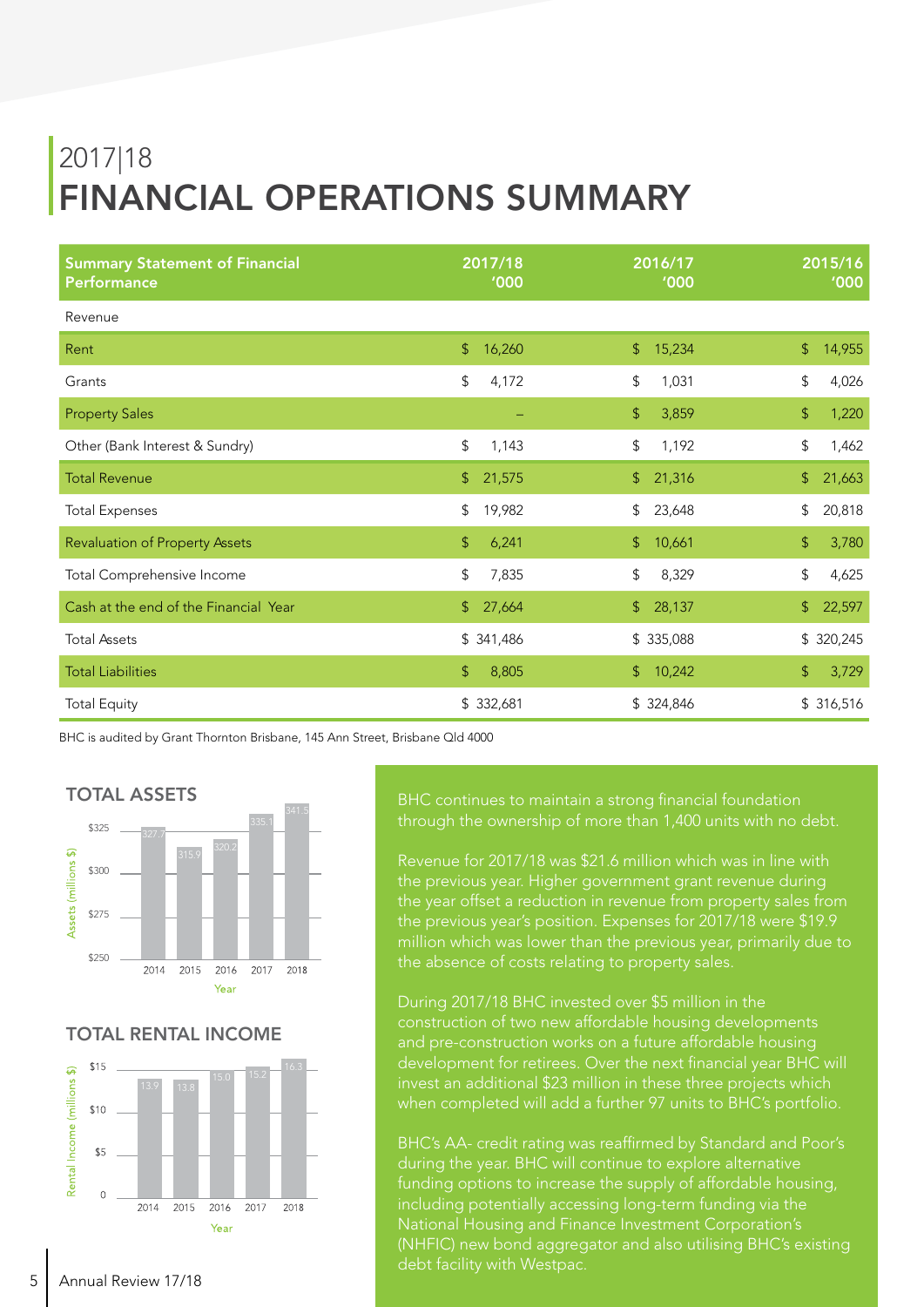

### BHC Skill Based BOARD OF DIRECTORS

#### Eloise Atkinson - Independent Chair

Eloise is an architect with over 20 years experience in the design of public and affordable housing and has worked with clients in the Queensland Government, community organisations and private developers.

Eloise is the Independent chair of BHC, contributing to the sector through research and advocacy and is a Churchill Fellow. In her role as Director of design practice Deicke Richards, she also has design expertise in aged care and education projects. Eloise is committed to working with clients who might not otherwise access professional design advice.

#### John Gallimore

A long-time Partner in a leading law firm, John is now a Consultant to that firm and is a Board Member of Multicap. John is a former Board Member of Queensland Sudden Infant Death Research Foundation and has had various roles in the Anglican Church in Brisbane. John is a State Government appointed Director of BHC and is a member of BHC's Property and Audit & Risk Committees.

#### Geoff Woolcock

Geoff Woolcock is a Senior Research Fellow at the University of Southern Queensland's Institute for Resilient Regions, and an Adjunct Associate Professor at Griffith University and QUT. Geoff has 30 years community-based research experience nationally and internationally in the housing, youth and health sectors. Geoff is a board director of the Australian National Development Index (ANDI) and the Logan Child-Friendly Community Charitable Trust, and is a member of BHC's Tenancy Management Committee.

#### Stacey Ross

Stacey is a Director and CEO of The Centre For Women & Co. specialising in domestic and family violence and women's wellbeing services. With over 19 years' experience in the community sector Stacey is passionate about community development at a grassroots level, she leads with integrity and has an endless desire to empower others to reach their full potential. Stacey is a State Government appointed Director and is a member of BHC's Tenancy Management Committee.

#### Ben Foster

As a Professional Quantity Surveying consultant Ben has worked within the construction industry for over 30 years. Ben is currently a Director of the Queensland consultancy firm Steele Wrobel, after many years working on a range of large-scale social infrastructure projects for Government and private enterprise. Ben has also held positions including that of chapter president for the Australian Institute of Quantity Surveyors. Ben is the Chair of BHC's Property Committee.

#### Julie Heckenberg

Julie holds over 25 years' experience in leadership and organisational development, and education and training at both enterprise and Government levels. Julie has successfully translated her skills to the community sector through her work as Founder and Interim Board Member of Under 1 Roof. Julie is the Chair of BHC's Tenancy Management Committee and a member of the Catalyst Board.

#### Kirsty Smith

Kirsty is Managing Director of Kelen Property. Previously CEO for the City of Brisbane Investment Corporation, Kirsty was responsible for its property development and investment strategies. Her property experience across both public and private sectors follows an early career in finance and business management roles. Kirsty is a member of the Queensland Divisional Council of the Property Council of Australia and a member of BHC's Property Committee.

#### Les Jones

Les is a retired Grant Thornton Partner with extensive involvement in not for profit organisations. At Grant Thornton, Les headed up Assurance Services and was the Office Managing Partner for five years. Les has been a Director of various not for profits and contributed to the Professional Education program for the Australian Institute of Chartered Accountants. Les is Chair of BHC's Audit & Risk Committee and a member of the Finance Committee.

#### Stuart Gregory

With over 30 years' experience in professional services as both a Finance Director and Chief Executive, Stuart has a wide array of skills in Finance, Administration and Business Management. Stuart is the Brisbane City Council appointed Director and is the Chair of BHC's Finance Committee and a member of the Audit & Risk Committee.